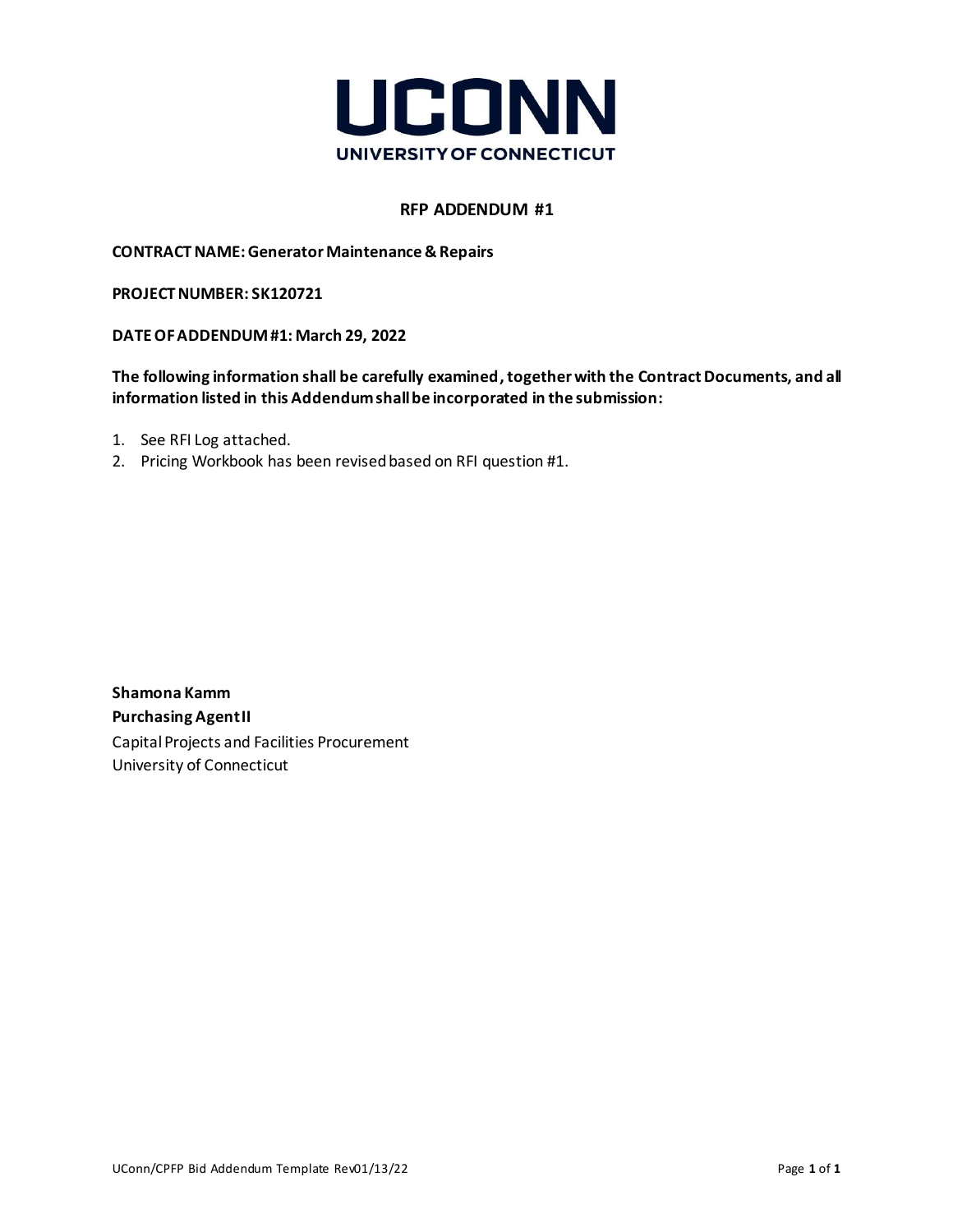

**REQUEST FOR PROPOSAL** 

**UNIVERSITY OF CONNECTICUT** PROJECT/CONTRACT NAME: Generator Maintenance and Repairs

**PROJECT/CONTRACT NUMBER: SK120721**

**DATE: 3/22/2022**

| <b>RFI</b><br>NO. | <b>QUESTION</b>                                                                                                                                                          | <b>ANSWER</b>                                                                                                                                                                                                              |
|-------------------|--------------------------------------------------------------------------------------------------------------------------------------------------------------------------|----------------------------------------------------------------------------------------------------------------------------------------------------------------------------------------------------------------------------|
| $\mathbf{1}$      | Do you want a price total for all units or for each individual unit?<br>Please clarify the pricing sheet.                                                                | Price per individual unit                                                                                                                                                                                                  |
| $\overline{2}$    | Do you require a load bank for all units and if so what are the voltages and<br>amperages of the units? Is there any units that are elevated or located on roof<br>tops? | Load bank not required, however availability should be made per the contract RFP. Load bank<br>size to be determined by the provider based the individual unit model. Units are ground<br>mounted or on their belly tanks. |
| $\mathbf{3}$      | Do you require fuel and oil testing to be included or just the oil testing?                                                                                              | Both, priced individually                                                                                                                                                                                                  |
| 4                 |                                                                                                                                                                          |                                                                                                                                                                                                                            |
| 5                 |                                                                                                                                                                          |                                                                                                                                                                                                                            |
| 6                 |                                                                                                                                                                          |                                                                                                                                                                                                                            |
| $\overline{7}$    |                                                                                                                                                                          |                                                                                                                                                                                                                            |
| 8                 |                                                                                                                                                                          |                                                                                                                                                                                                                            |
| 9                 |                                                                                                                                                                          |                                                                                                                                                                                                                            |
| 10                |                                                                                                                                                                          |                                                                                                                                                                                                                            |
| 11                |                                                                                                                                                                          |                                                                                                                                                                                                                            |
| 12                |                                                                                                                                                                          |                                                                                                                                                                                                                            |
| 13                |                                                                                                                                                                          |                                                                                                                                                                                                                            |
| 14                |                                                                                                                                                                          |                                                                                                                                                                                                                            |